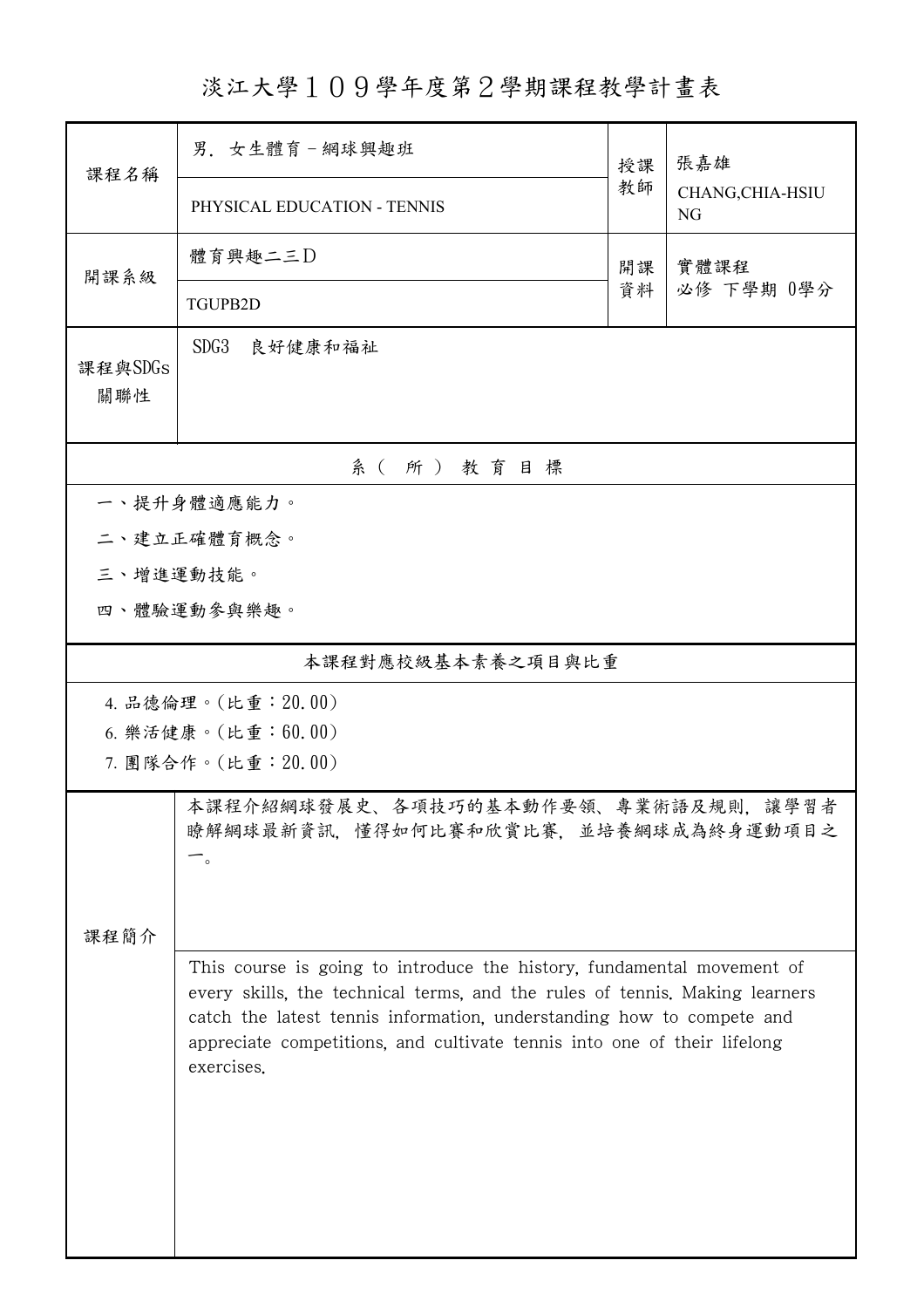## 本課程教學目標與認知、情意、技能目標之對應

將課程教學目標分別對應「認知(Cognitive)」、「情意(Affective)」與「技能(Psychomotor)」 的各目標類型。

一、認知(Cognitive):著重在該科目的事實、概念、程序、後設認知等各類知識之學習。

二、情意(Affective):著重在該科目的興趣、倫理、態度、信念、價值觀等之學習。

三、技能(Psychomotor):著重在該科目的肢體動作或技術操作之學習。

| 序<br>號         | 教學目標(中文)                                    |                                                                                                                      |            | 教學目標(英文)                                                                                                                                                           |                                  |  |  |
|----------------|---------------------------------------------|----------------------------------------------------------------------------------------------------------------------|------------|--------------------------------------------------------------------------------------------------------------------------------------------------------------------|----------------------------------|--|--|
| 1              | 1. 瞭解網球規則與裁判法                               |                                                                                                                      |            | 1. Understanding the rules and the referee rules of<br>tennis.                                                                                                     |                                  |  |  |
| $\overline{2}$ | 2.瞭解網球基本動作與技術概念                             |                                                                                                                      |            | Understanding the basic movements and technical<br>concepts of of tennis.                                                                                          |                                  |  |  |
| 3 <sup>1</sup> | 慣                                           | 3. 享受運動樂趣, 養成終身運動習                                                                                                   |            | 3. Enjoying the joys from sport and developing it<br>into lifelong habit.                                                                                          |                                  |  |  |
| 4              | 提升身體適能, 並促進身心健<br>4.<br>康                   |                                                                                                                      |            | 4. Enhancing physical fitness, promoting the physical<br>and mental health.                                                                                        |                                  |  |  |
|                | 5. 藉由參與比賽, 促進學生相互合<br>作機會,提升團隊動力,培養運動<br>精神 |                                                                                                                      |            | 5. By participate in tennis competitions to promote<br>mutual cooperation opportunities for students<br>enhancing team motivation, and cultivate sports<br>spirit. |                                  |  |  |
| 6              | 力                                           | 6. 能欣賞賽事,並培養觀賽分析能 6. Being able to enjoy sporting events, cultivating<br>the ability of analysing sport competition. |            |                                                                                                                                                                    |                                  |  |  |
|                | 教學目標之目標類型、核心能力、基本素養教學方法與評量方式                |                                                                                                                      |            |                                                                                                                                                                    |                                  |  |  |
| 序號             | 目標類型                                        | 院、系(所)<br>核心能力                                                                                                       | 校級<br>基本素養 | 教學方法                                                                                                                                                               | 評量方式                             |  |  |
| 1              | 認知                                          |                                                                                                                      | 46         | 講述、討論、實作                                                                                                                                                           | 討論(含課堂、線<br>上)、實作、活動參與           |  |  |
| 2              | 技能                                          |                                                                                                                      | 6          | 講述、討論、實作、體驗、模<br>擬                                                                                                                                                 | 測驗、作業、討論(含<br>課堂、線上)、實<br>作、活動參與 |  |  |
| 3              | 認知                                          |                                                                                                                      | 6          | 講述、討論、實作、體驗                                                                                                                                                        | 討論(含課堂、線<br>上)、實作、活動參與           |  |  |
| 4              | 情意                                          |                                                                                                                      | 6          | 講述、討論、實作、體驗                                                                                                                                                        | 討論(含課堂、線<br>上)、實作、活動參與           |  |  |
| 5              | 技能                                          |                                                                                                                      | 467        | 講述、討論、實作、模擬                                                                                                                                                        | 討論(含課堂、線<br>上)、實作、活動參與           |  |  |
| 6              | 認知                                          |                                                                                                                      | 467        | 講述、討論、實作、體驗                                                                                                                                                        | 實作、活動參與                          |  |  |
|                | 授課進度表                                       |                                                                                                                      |            |                                                                                                                                                                    |                                  |  |  |
| 週<br>次         | 日期起訖                                        |                                                                                                                      | 備註         |                                                                                                                                                                    |                                  |  |  |
| 1              | $110/02/22$ ~<br>110/02/28                  | 1.教學計畫說明2.介紹場地、器材3.基本握拍法及球感練<br>雨天備案教室:體育<br>習。<br>館SG245教室                                                          |            |                                                                                                                                                                    |                                  |  |  |
|                | $110/03/01$ ~<br>110/03/07                  | 1.單手正拍在底線、發球線著地抽球練習及腳步練<br>習。2.雙手反拍在底線、發球線著地抽球練習及腳步練<br>習。3.單手正拍、雙手反拍底線著地抽球腳步練習。                                     |            |                                                                                                                                                                    |                                  |  |  |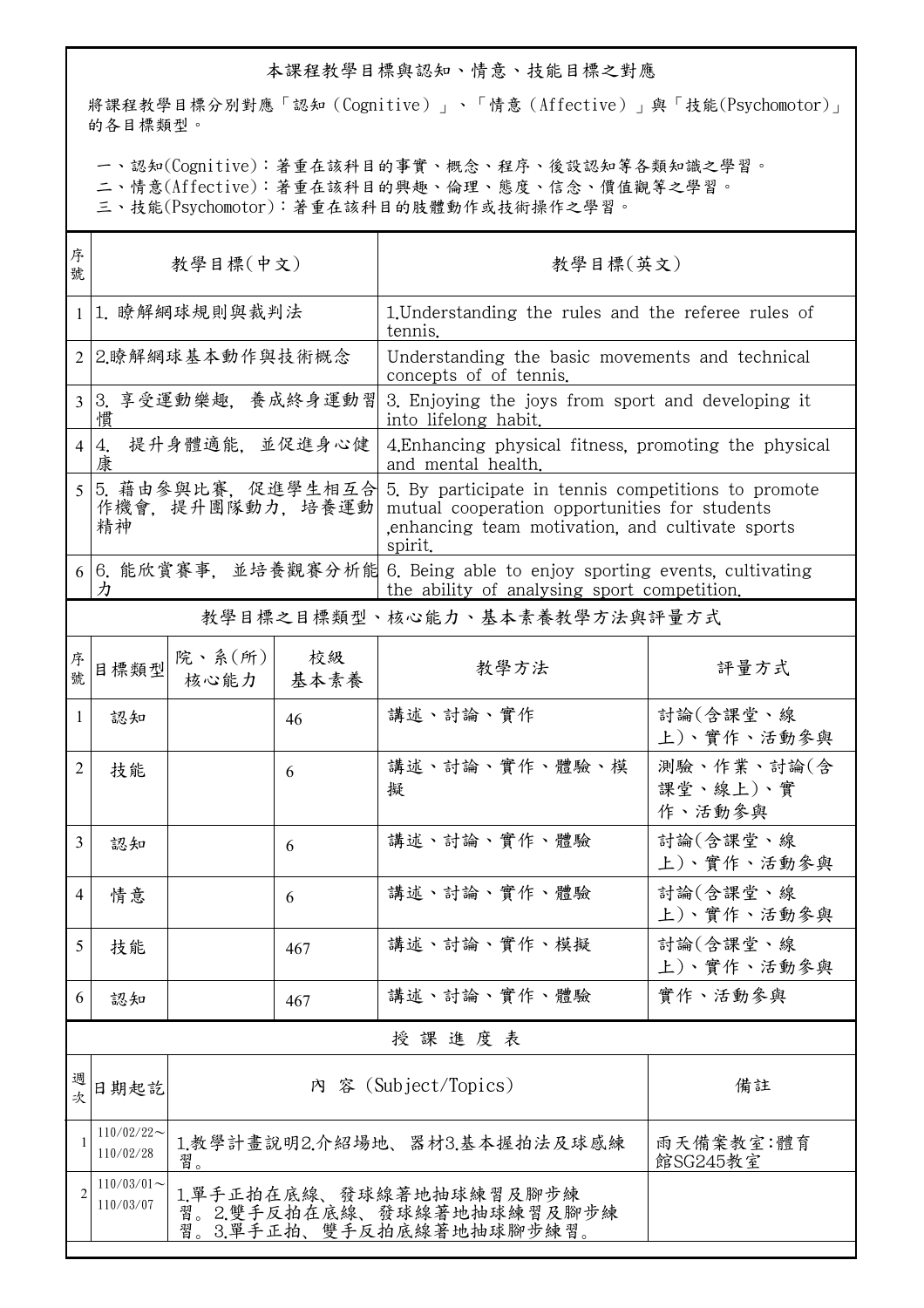| 3              | $110/03/08$ ~<br>110/03/14 | 1.複習第2週課程。                                                                                                                  |  |  |
|----------------|----------------------------|-----------------------------------------------------------------------------------------------------------------------------|--|--|
| $\overline{4}$ | $110/03/15$ ~<br>110/03/21 | 1.複習第2週課程。                                                                                                                  |  |  |
| 5              | $110/03/22$ ~<br>110/03/28 | 1.高壓扣殺球練習及腳步練習2.複習第4週課程。                                                                                                    |  |  |
| 6              | $110/03/29$ ~<br>110/04/04 | 教學行政觀摩日                                                                                                                     |  |  |
|                | $110/04/05$ ~<br>110/04/11 | 1.正、反拍截擊及半截擊基本動作講解及練習2.複習<br>第5週課程。                                                                                         |  |  |
| 8              | $110/04/12$ ~<br>110/04/18 | 1.正、反拍截擊及半截擊基本動作講解及練習2.複習<br>第7週課程。                                                                                         |  |  |
| $\mathbf Q$    | $110/04/19$ ~<br>110/04/25 | 1.平擊、側旋、上旋式發球基本動作講解及練習2.複習<br>第8週課程。                                                                                        |  |  |
| 10             | $110/04/26$ ~<br>110/05/02 | 期中考試週                                                                                                                       |  |  |
| 11             | $110/05/03$ ~<br>110/05/09 | 1.綜合練習                                                                                                                      |  |  |
| 12             | $110/05/10$ ~<br>110/05/16 | 1.綜合練習2. 規則講解3.<br>分組比賽 (雙打)。                                                                                               |  |  |
| 13             | $110/05/17$ ~<br>110/05/23 | 1.綜合練習2.分組比賽 (雙打)。                                                                                                          |  |  |
| 14             | $110/05/24$ ~<br>110/05/30 | 1.綜合練習2.分組比賽 (雙打)。                                                                                                          |  |  |
| 15             | $110/05/31$ ~<br>110/06/06 | 1.綜合練習2.分組比賽 (雙打)。                                                                                                          |  |  |
| 16             | $110/06/07$ ~<br>110/06/13 | 1.測驗2.分組比賽 (雙打)。                                                                                                            |  |  |
| 17             | $110/06/14$ ~<br>110/06/20 | 分組比賽(雙打)                                                                                                                    |  |  |
| 18             | $110/06/21$ ~<br>110/06/27 | 期末考試週                                                                                                                       |  |  |
| 修課應<br>注意事項    |                            | 1. 需穿著運動服裝及球鞋。<br>2. 請假請依學校規定辦理:<br>(1)曠課6節者, 予以扣考<br>(2)缺課總時數達該科授課時數1/3時學期成績以零分計算<br>3.成績計算方式(比例):樂活健康60%、團隊合作20%、品德倫理20%。 |  |  |
| 教學設備           |                            | 電腦、投影機、其它(網球拍、網球、網球推車、DVD錄放影機。)                                                                                             |  |  |
| 教科書與<br>教材     |                            |                                                                                                                             |  |  |
| 參考文獻           |                            | 中華民國網球協會2009年編審—網球競賽規則。                                                                                                     |  |  |
| 批改作業<br>篇數     |                            | 篇(本欄位僅適用於所授課程需批改作業之課程教師填寫)                                                                                                  |  |  |
| 學期成績<br>計算方式   |                            | $\%$<br>$\%$<br>$\%$<br>◆出席率:<br>◆平時評量:<br>◆期中評量:<br>◆期末評量:<br>$\frac{0}{6}$<br>◆其他〈樂活健康60、團隊合作20、品德倫理20〉:100.0 %           |  |  |